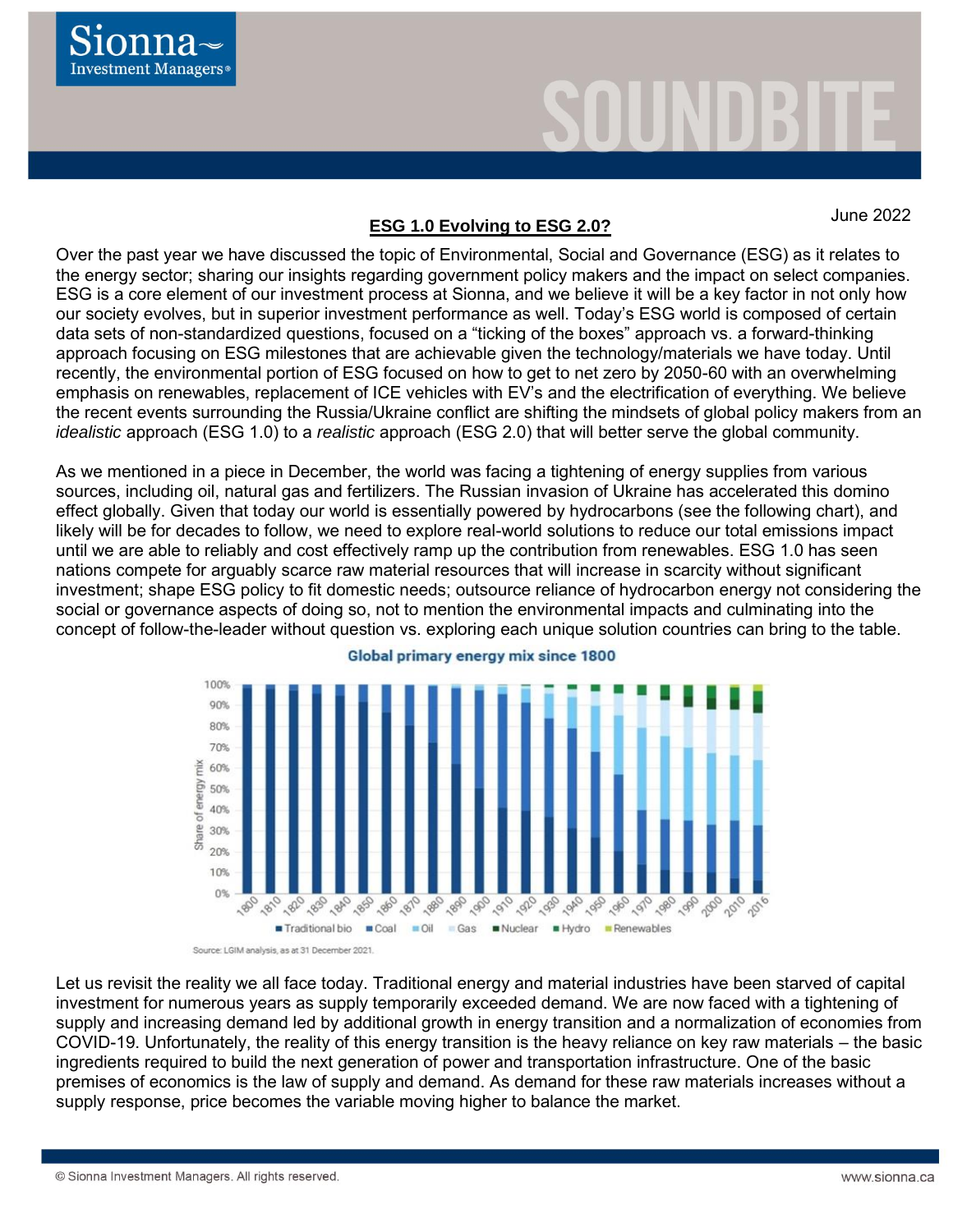

The reality of the emphasis on 'E', in ESG, via a focus on renewables alone will likely increase costs as all nations compete for these scarce resources – a term some call 'Greenflation'. Unfortunate consequences for developed nations may include: a delay of accomplishing emission initiatives; higher sustained energy prices; reduced economic growth and the knock-on impacts embedded within. For developing nations, consequences may be more severe and may include food shortages, energy rationing, poverty and political/economic upheaval. Please reference the following charts outlining the lower capital expenditures from industry, coupled with the higher share of the consumers' wallet going towards primary energy consumption not seen since the 1970s. Although this may seem to be an alarmist perspective, the reality of the situation requires alternative thoughts and actions that are now up for global debate.



A few (of the many) examples of alternative thinking to this problem include:

- The Canadian Federal Government's budget passage of Carbon Capture and Storage (CCS) investment tax incentives for industries to reduce emissions with a push to speed reductions by 2030. Will the provincial government in Alberta contribute in the months to come?
- The EU and UK are considering alternative energy sources including small-scale nuclear, and a recent shift in the government's perspective could move them towards natural gas as a bridge fuel with renewables developed in tandem.
- The proposals from various Canadian energy companies suggesting Canada could provide additional natural gas via Liquified Natural Gas (LNG) terminals, and if permitted, could be fast tracked with the help of government.
- Another that stands out is EQT, a US-based natural gas company. EQT outlined the accomplishments of the U.S. in tangible emission reductions totaling ~61% from the curtailment of coal plants used for electrical generation with natural gas. If you'd like to learn more, EQT has a great presentation, you can find [here.](https://www.eqt.com/wp-content/uploads/2022/03/LNG_Final.pdf)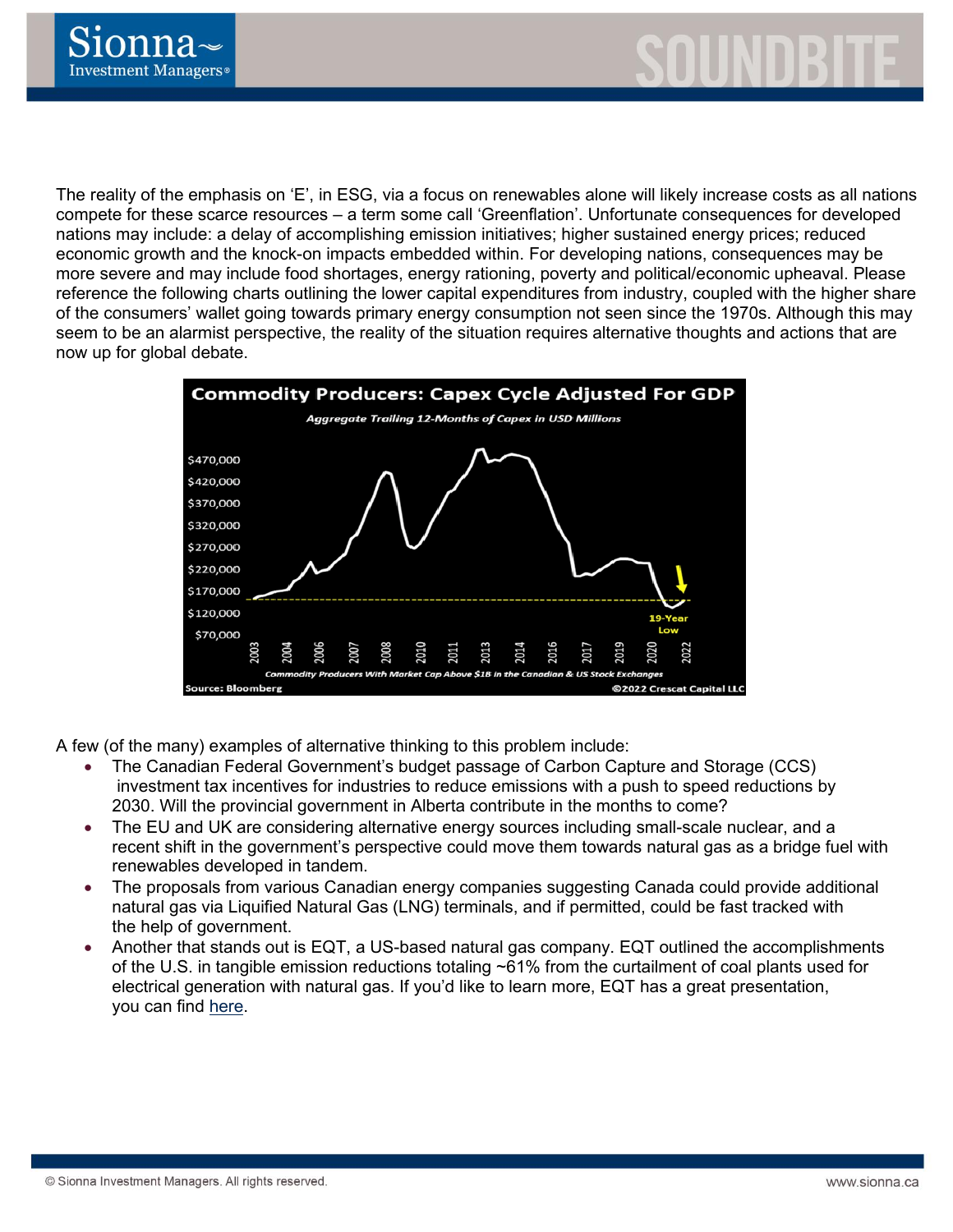





2022 will see 13% of global GDP spent on primary energy, the highest level on record (below). This is not an oil shortage or a gas shortage, but an 'everything shortage'. It must be cured.

*Source: Thunder Said Energy.*

Through an initiative, called REPowerEU, illustrated below, the EU has proposed to be independent of Russian hydrocarbons by 2030. However, the initial efforts will be focused on natural gas, which the EU relies on for ~21% of its primary energy consumption for power, heating, industrial, fertilizer and a host of other requirements. To put this into perspective, a few statistics are in order: EU natural gas consumption in 2019 was ~500 billion cubic meters; imports are ~80%, as domestic production was cut by ~half over the past decade; Russia accounts for 40- 45% of imports (past three years) and the proposed curtailment of domestic natural gas fields, nuclear and coal are sure to exacerbate the issue if enacted. Although some of the proposals are achievable, many are stretch targets.



## EU Racing to become independent of Russian gas by 2027, but at what cost?